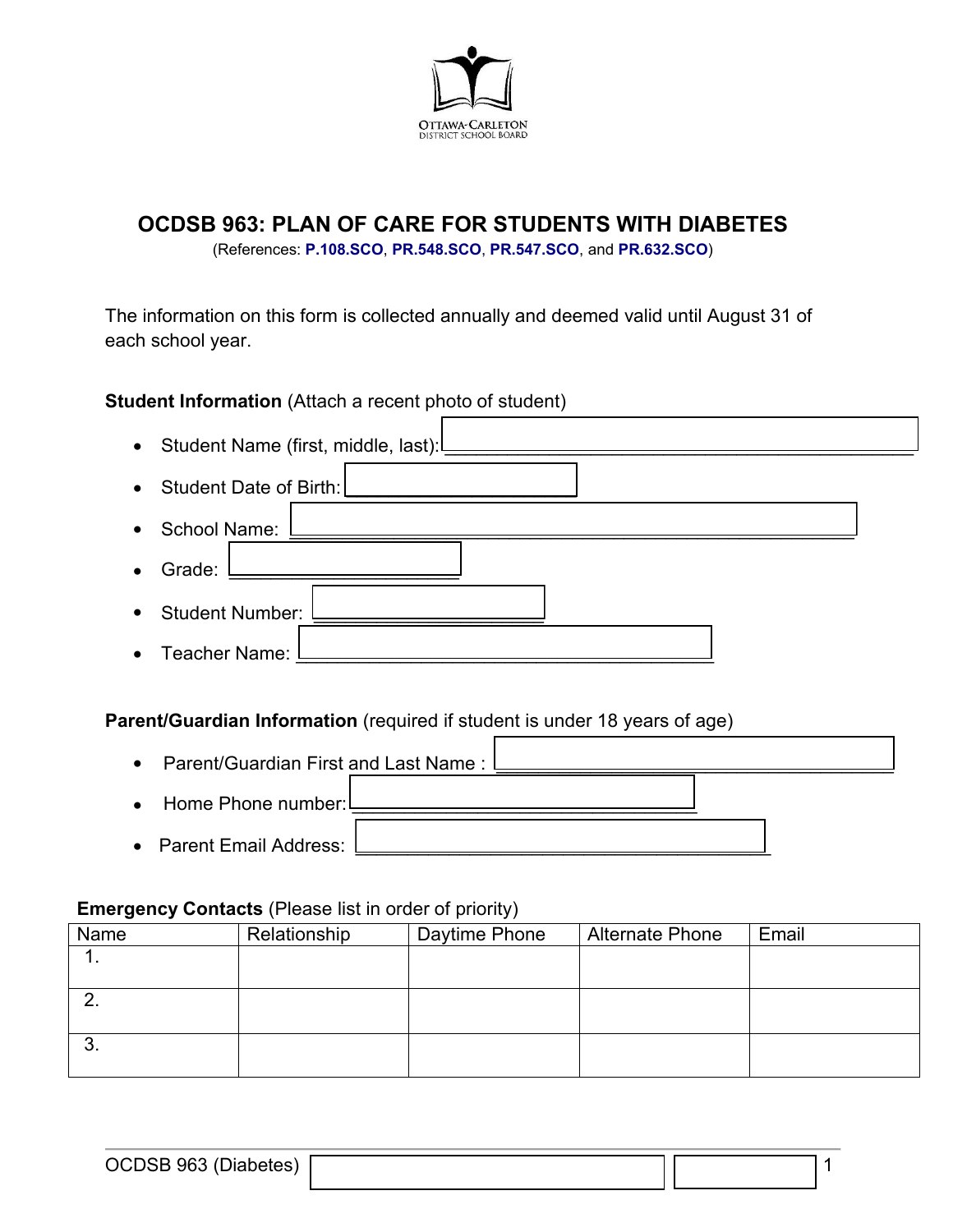### **Primary Healthcare Provider Information**

Profession/Role: • Name: <u>Letter and the set of the set of the set of the set of the set of the set of the set of the set of the set of the set of the set of the set of the set of the set of the set of the set of the set of the set of the </u> • Telephone Number:

#### **Diabetes Specialist Information**

Same as Primary Healthcare Provider.

Different from Primary Healthcare Provider (Complete the following information)

■ Name: \_\_\_\_\_\_\_\_\_\_\_\_\_\_\_\_\_\_\_\_\_\_\_\_\_\_\_\_\_\_\_\_\_\_\_\_\_\_\_\_\_\_\_\_\_\_\_\_\_\_ Telephone Number: ■ Profession/Role: Physician Nurse Practitioner Registered Nurse Pharmacist Respiratory Therapist Certified Respiratory Educator Certified Asthma Educator

Other Please specify:

 **I/We authorize the school staff to contact the above health care provider as required to attend to the well-being of the student.**

**Please attach the most recent, original instructions, prescriptions, and labels pertaining to each medication. Date of prescription/notes must be captured.**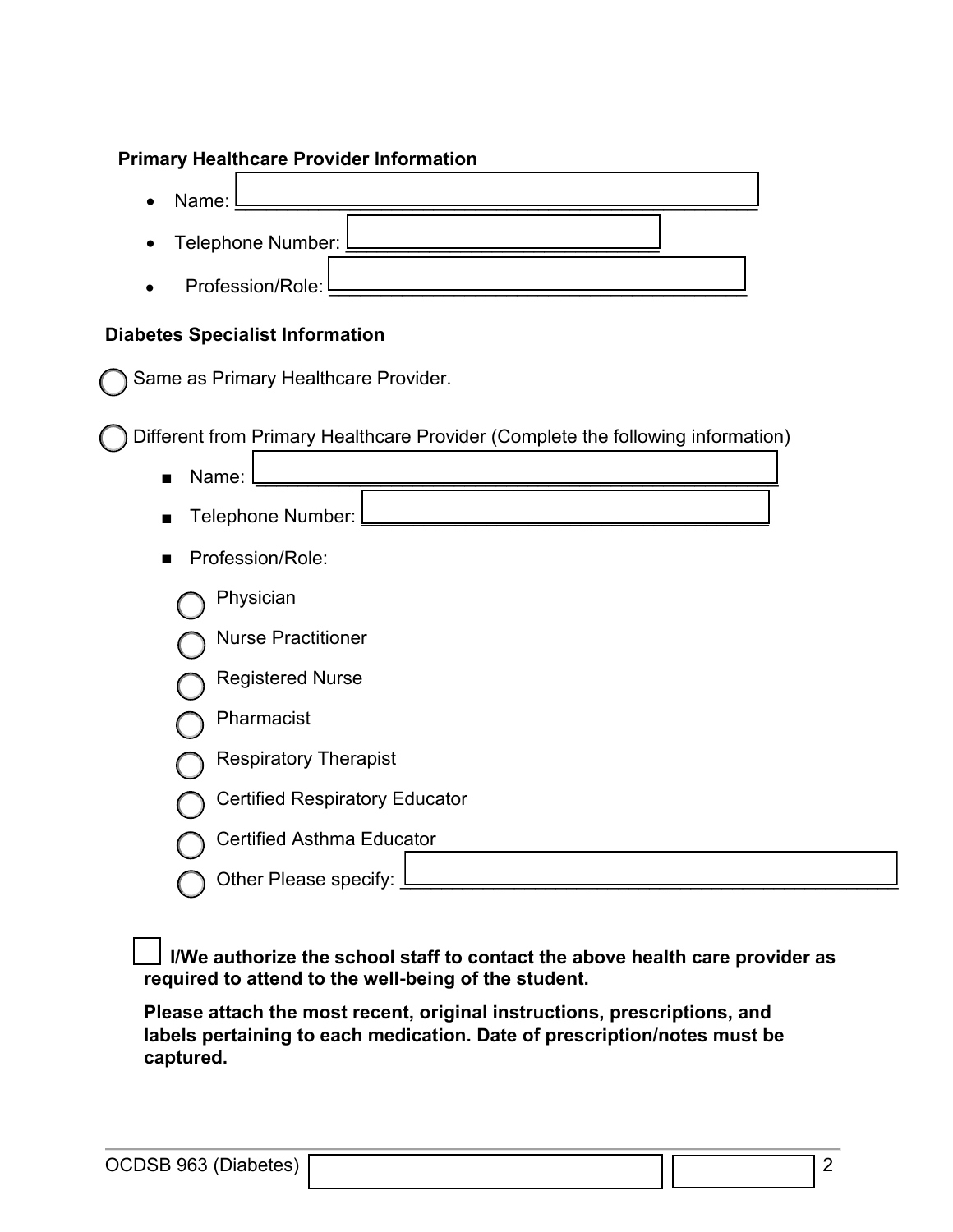#### **Daily Management Procedures**

### **BLOOD GLUCOSE (BG) MONITORING**

- Student requires trained staff to check BG/read meter
- Student needs supervision to check BG/read meter
- 

Student can independently check BG/read meter

Student has continuous glucose monitor (CGM)

#### **Please check appropriate routine BG checking times**

#### Balanced Day



Before 1st Nutrition Break



#### Regular Day



Before Morning Break



Before Lunch



Before Afternoon Break

Before getting on bus

Field trips

When showing signs of low blood glucose

When showing signs of high blood glucose

Other: \_\_\_\_\_\_\_\_\_\_\_\_\_\_\_\_\_\_\_\_\_\_\_\_\_\_\_\_\_\_\_\_\_\_\_\_\_\_\_\_\_\_\_\_\_\_\_\_\_\_\_\_\_\_\_\_\_\_\_\_\_\_\_

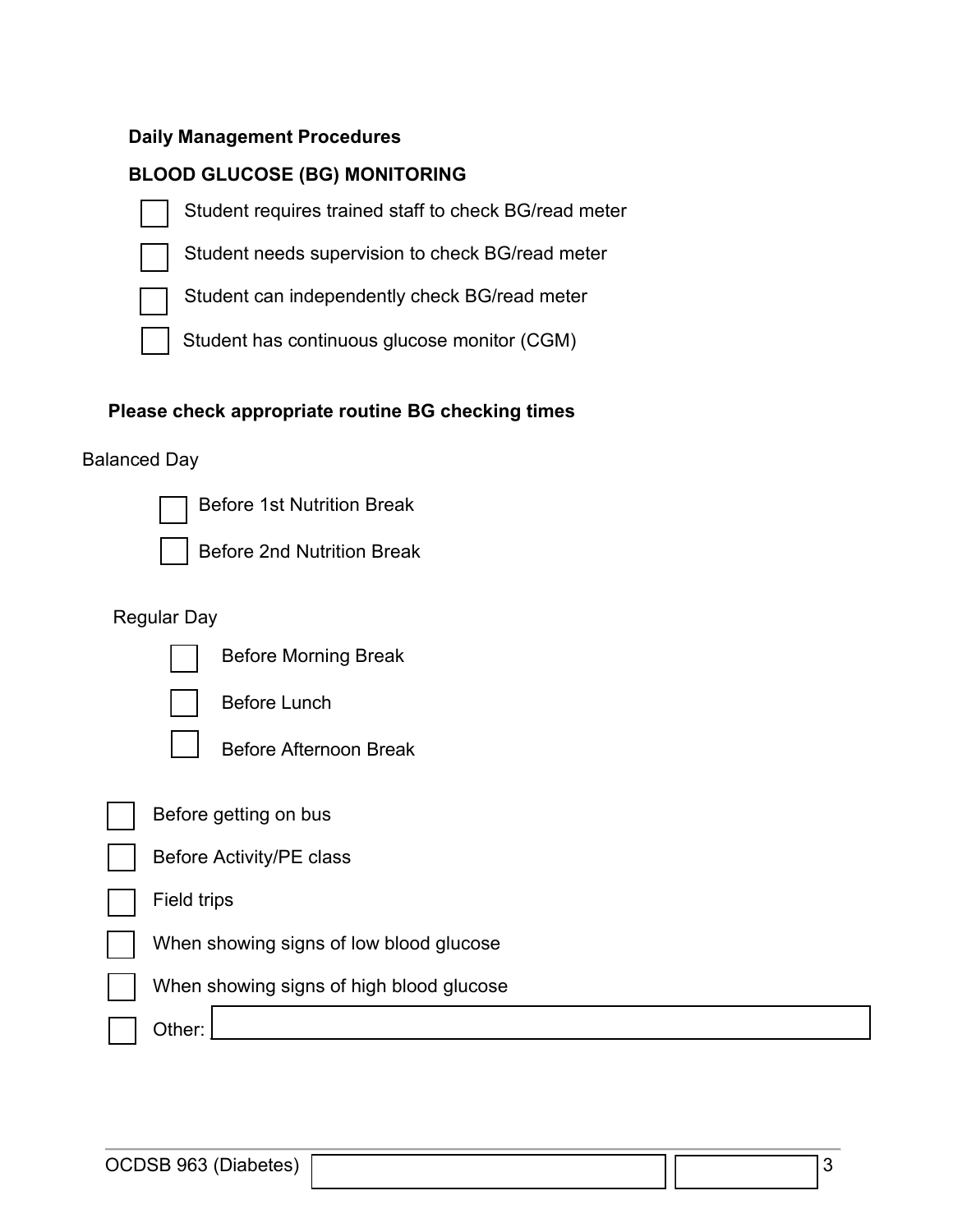| <b>Optimal BG Range:</b>                                                          |  |  |  |  |  |
|-----------------------------------------------------------------------------------|--|--|--|--|--|
| <b>Contact Parent/guardian if BG is:</b><br><b>Method of Communication</b>        |  |  |  |  |  |
| <b>Phone Call</b>                                                                 |  |  |  |  |  |
| Email                                                                             |  |  |  |  |  |
| Other. Please specify: $l$                                                        |  |  |  |  |  |
| <b>NUTRITION BREAKS</b>                                                           |  |  |  |  |  |
| Student requires supervision during meal times to ensure completion.              |  |  |  |  |  |
| Student can independently manage their food intake.                               |  |  |  |  |  |
| Recommended time(s) for meals/snacks:<br>Special instructions for special events: |  |  |  |  |  |
| <b>INSULIN</b>                                                                    |  |  |  |  |  |
|                                                                                   |  |  |  |  |  |
| Student does not take insulin at school. Please proceed with the ACTIVITY PLAN    |  |  |  |  |  |
| section.                                                                          |  |  |  |  |  |
| Student takes insulin at school. Please complete the following questions.         |  |  |  |  |  |
| Insulin is given by:                                                              |  |  |  |  |  |
| <b>Student</b>                                                                    |  |  |  |  |  |
| Student with supervision                                                          |  |  |  |  |  |
| Parent/Guardian                                                                   |  |  |  |  |  |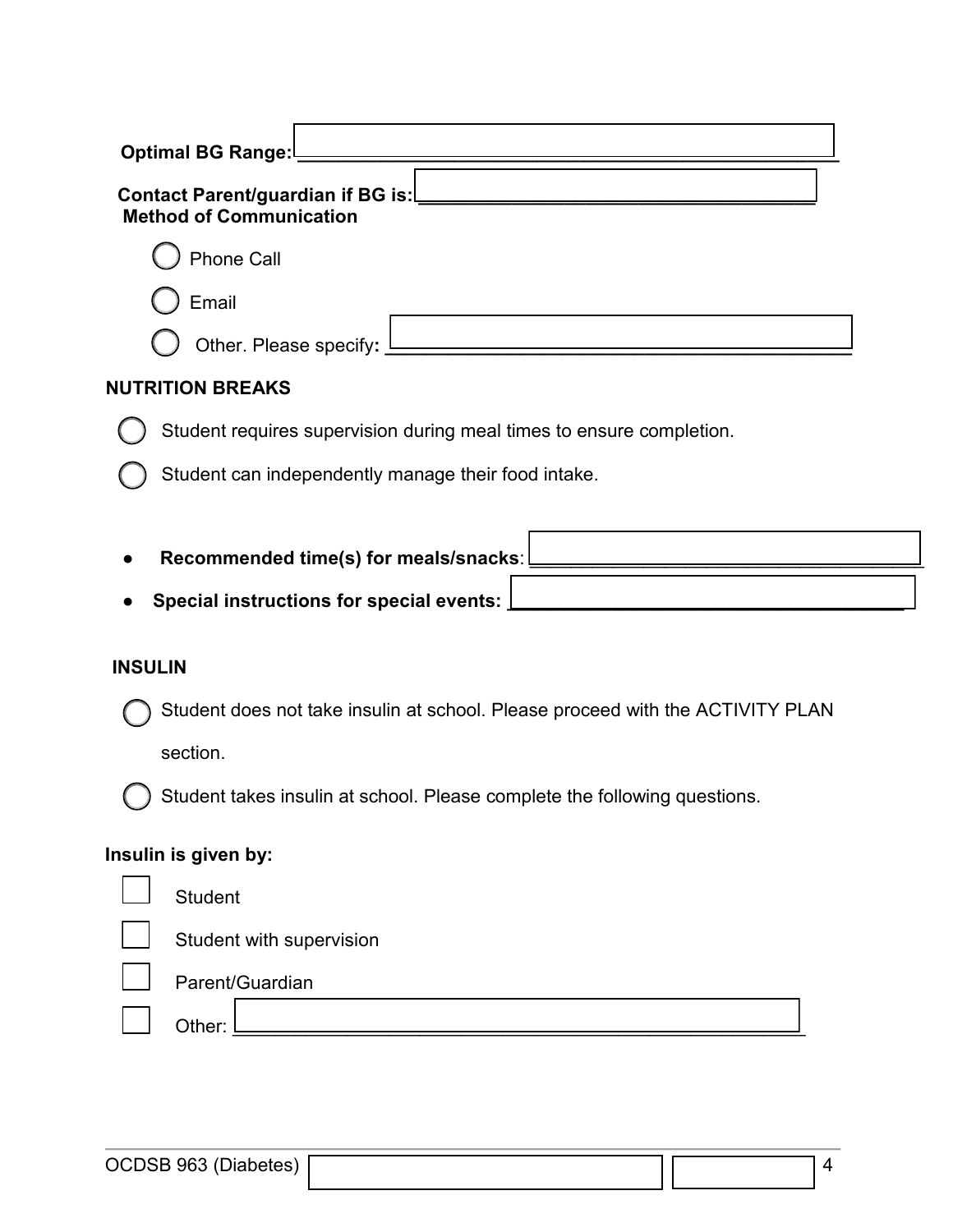|  |  |  | Insulin required at the following times: |  |
|--|--|--|------------------------------------------|--|
|--|--|--|------------------------------------------|--|



# **Student takes insulin at school by:**

Injection. **OCDSB staff does not provide insulin injections.**

) Pump. Please answer the following questions:

● **Always use the insulin pump bolus calculator:**



● **Blood glucose must be checked before the child eats and will**

# **(check one)**

Be sent to the pump by the meter

Be entered into the pump

# **ACTIVITY PLAN**

Please indicate what the student must do to help prevent a low BG (i.e. take food or test) г

| $\bullet$ | Before exercise:     |  |
|-----------|----------------------|--|
|           | • During exercise: [ |  |
|           | After exercise:      |  |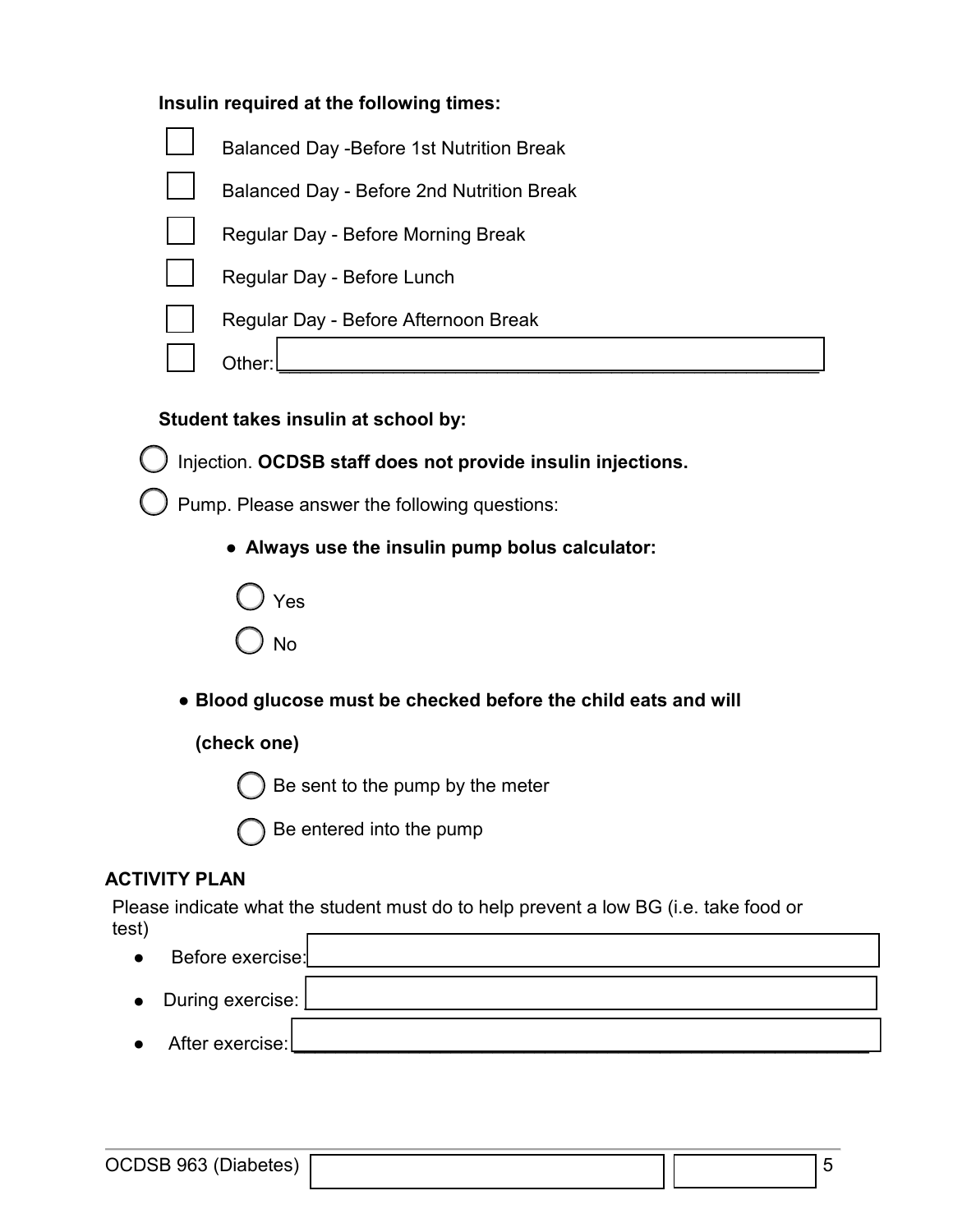#### **DIABETES MANAGEMENT KIT**

The kit will include (check all that apply):

| id in will lifelddo (orloch all triat apply).                                                                                                            |
|----------------------------------------------------------------------------------------------------------------------------------------------------------|
| Fast-acting sugar, carbohydrate snack in emergency                                                                                                       |
| Gel or Icing sugar for Severe low BG                                                                                                                     |
| Blood glucose meter and test strips, lancets.                                                                                                            |
| Insulin pen, pen needles or syringe, insulin (in case of pump failure).                                                                                  |
| <b>Contact numbers</b>                                                                                                                                   |
| Do you authorize the student to carry their Diabetes Management Kit at all times?                                                                        |
| Yes. Location of Kit on student:                                                                                                                         |
| No. Location of Kit elsewhere:                                                                                                                           |
| Please specify location of <b>backup Kit</b> in school:                                                                                                  |
| Storage Cautions (if any): [                                                                                                                             |
| <b>Disposal Instructions:</b>                                                                                                                            |
| I/We acknowledge that it is my/our responsibility to submit enough backup<br>medication and medical supplies to school and to track the expiration date. |
| <b>OTHER REQUIRED ACCOMMODATION</b>                                                                                                                      |
|                                                                                                                                                          |
| <b>Emergency Management Procedures</b>                                                                                                                   |
| MANAGING LOW BLOOD GLUCOSE (HYPOGLYCEMIA)<br>mmol/L or less                                                                                              |
| Usual symptoms of low blood glucose for this student are:                                                                                                |
| Shaky                                                                                                                                                    |
| Irritable/grouchy                                                                                                                                        |

 $\Box$  Dizzy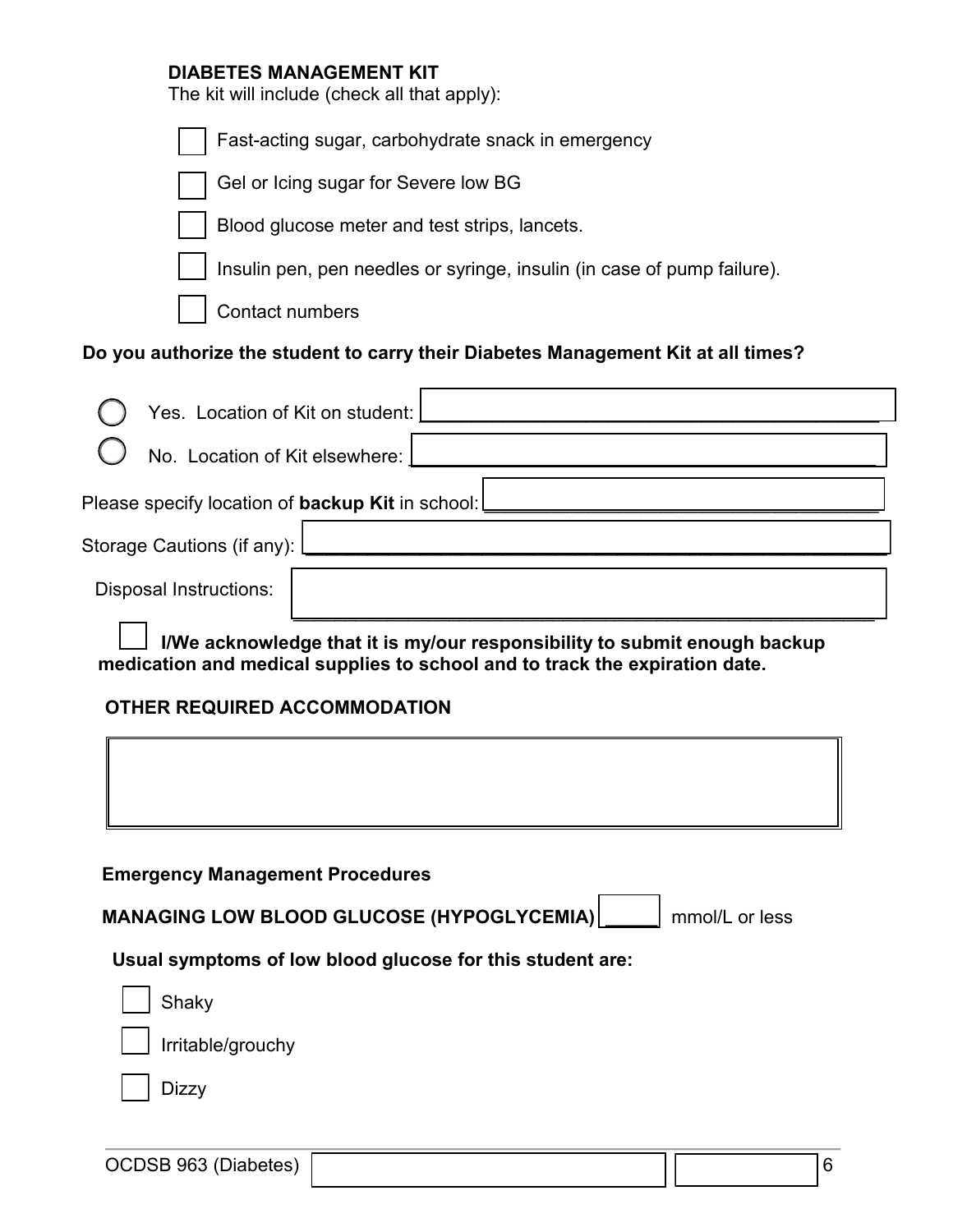| Sweating                                                   |
|------------------------------------------------------------|
| Headache                                                   |
| <b>Blurred vision</b>                                      |
| Hungry                                                     |
| Weak/fatigue                                               |
| <b>Fast heartbeat</b>                                      |
| Pale                                                       |
| Anxious                                                    |
| Other:                                                     |
| $\mathbf{r}$ . $\mathbf{r}$<br>f Astian fan Llunaanbraamte |

**Specific Course of Action for Hypoglycemia:**

| Specific Course of Action for Severe Hypoglycemia (student is unconscious/ |
|----------------------------------------------------------------------------|
| unresponsive):                                                             |
| MANAGING HIGH BLOOD GLUCOSE (HYPERGLYCEMIA)<br>mmol/L or higher            |
| Usual symptoms of high blood glucose for this student are:                 |
| <b>Extreme thirst</b>                                                      |
| <b>Excessive voiding</b>                                                   |
| Headache                                                                   |
| Hungry                                                                     |
| Abdominal pain                                                             |
| <b>Blurred vision</b>                                                      |
| Warm, flushed skin                                                         |
| Irritability                                                               |
| Other                                                                      |
|                                                                            |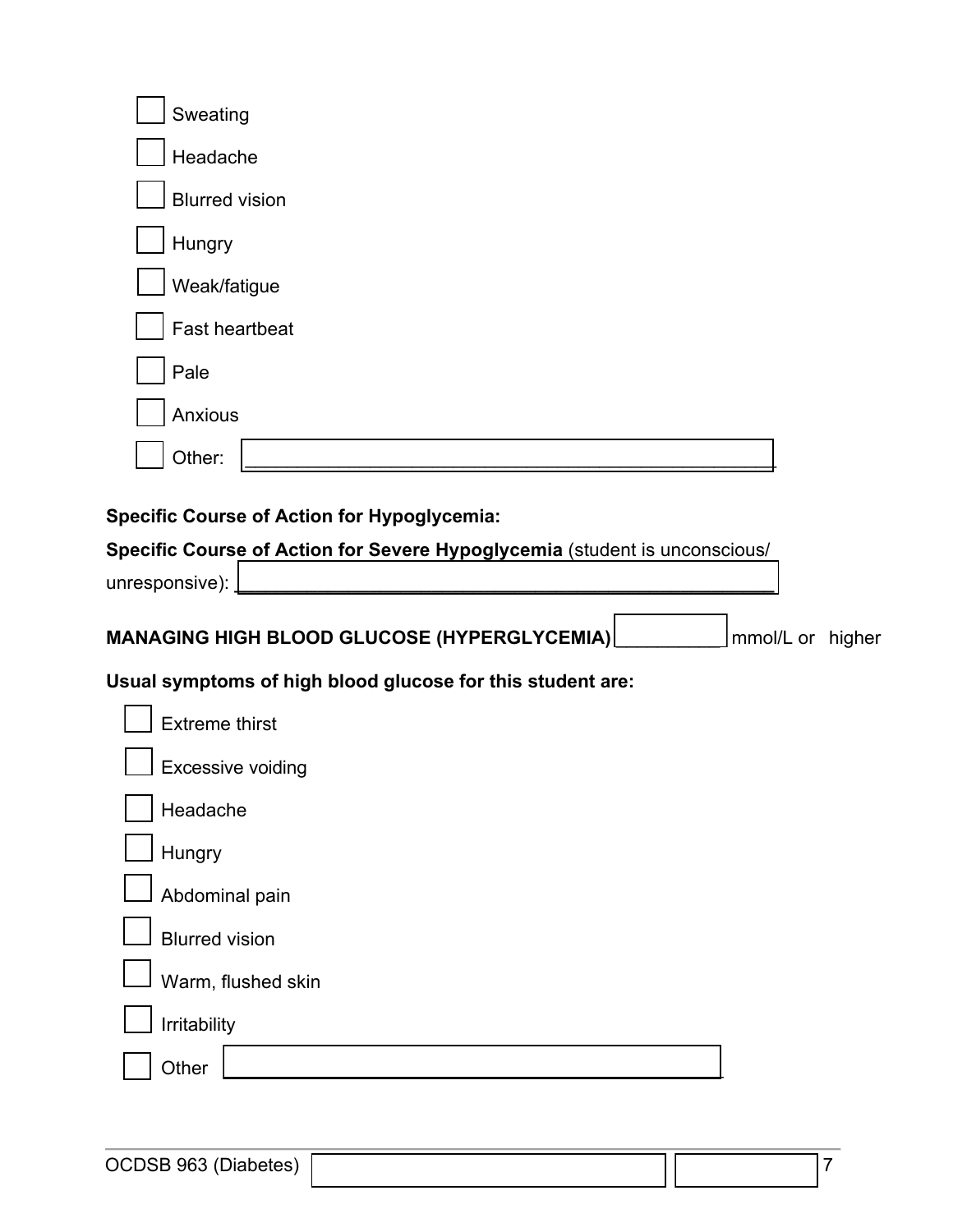| <b>Specific Course of Action:</b> |  |
|-----------------------------------|--|
|                                   |  |

#### **Symptoms of Severe/dangerous high blood glucose for this child are:**

| Rapid, shallow breathing            |  |
|-------------------------------------|--|
| Vomiting                            |  |
| Fruity breath                       |  |
| <b>Specific Course of Action: I</b> |  |

#### **Parent(s)/Guardian(s) Authorization to Administer Medication**

The administration of medication involves certain elements of risk, including, but not limited to illness, adverse reactions or other complications. Reactions caused by the administration of any medication can occur without fault on any party; the student, or the OCDSB or its employees or agents. By requesting and consenting to the administration of medication by an employee of the OCDSB, or by authorizing the self-administration of medication by the student, you are assuming any associated risks.

**In life-threatening emergencies**, staff will administer prescribed medication to students "in loco parentis", not as healthcare professionals.

I/We authorize the OCDSB staff to administer prescribed medication to the student as prescribed. I/We understand that OCDSB staff is not medically trained to administer medication and bear sole responsibility for any adverse reaction that might occur following the administration of medication.

The student is capable of administering their own medication. I/We bear sole responsibility for any adverse reaction that might occur following the self-administration of medication.

# **Consent to Release Information**

#### **Does the student use OSTA bus on a regular basis?**



No.